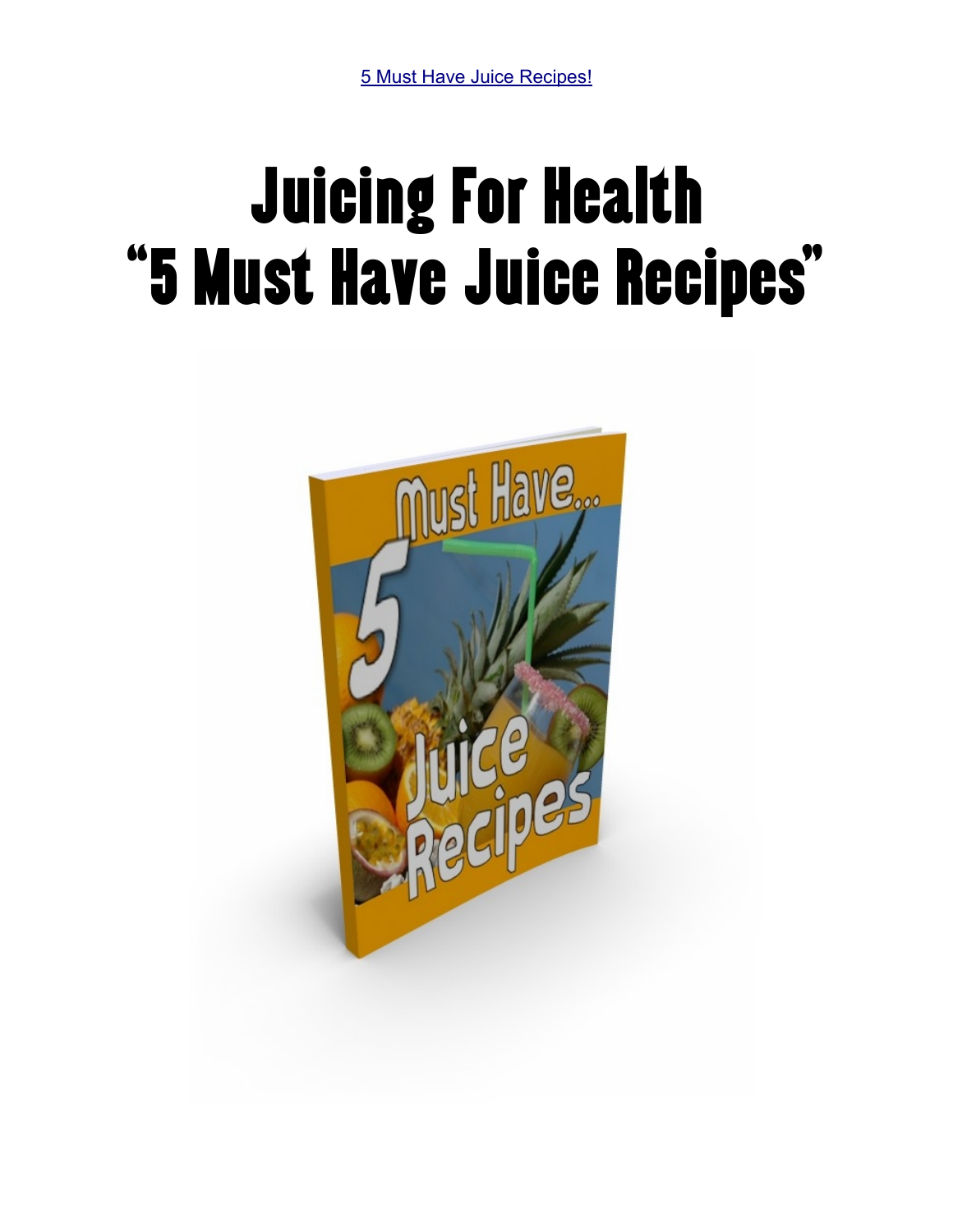# 5 Must Have Juice Recipes

When it comes to juicing for health there are 5 key recipes that will serve as a foundation to health.

Before getting into the recipes it is good to know a little bit about the key ingredients that will serve as the foundation for your juicing routine.

ъ

| The recipes that follow<br>were<br>selected for several reasons: | 5 Tips to Get a<br>Flat Stomach                                                                                              |
|------------------------------------------------------------------|------------------------------------------------------------------------------------------------------------------------------|
| 1. Easy to find ingredients                                      | *Did you know that crunches & situps actually do<br>NOT flatten your abs effectively?                                        |
| 2. Long shelf life                                               | *Did you know that there is a specific type of<br>exercise that burns belly fat faster than cardio?                          |
| 3. Flexible variety of recipes                                   | *Did you know that certain foods such as soy<br>proteins, diet drinks, and others can actually<br>increase your stomach fat? |
| 4. Key vitamins and minerals                                     | More details in the article below.<br><b>Click Here to Read the Article and</b><br><b>Learn to Lose Stomach Fat</b>          |
| 5. Quick and easy to make                                        |                                                                                                                              |

Juicing like any other healthy regimen, is a habit that you build over time until it becomes second nature; a part of your daily routine. Eventually you will make juices without even thinking of what vegetables go together or what are the right quantities and proportions.

When your are still in the learning stages of juicing you want to start with simple, quick and easy recipes. If you go with recipes with too many steps or hard to find ingredients you will get off track as soon as you are missing ingredients or you are having a busy day.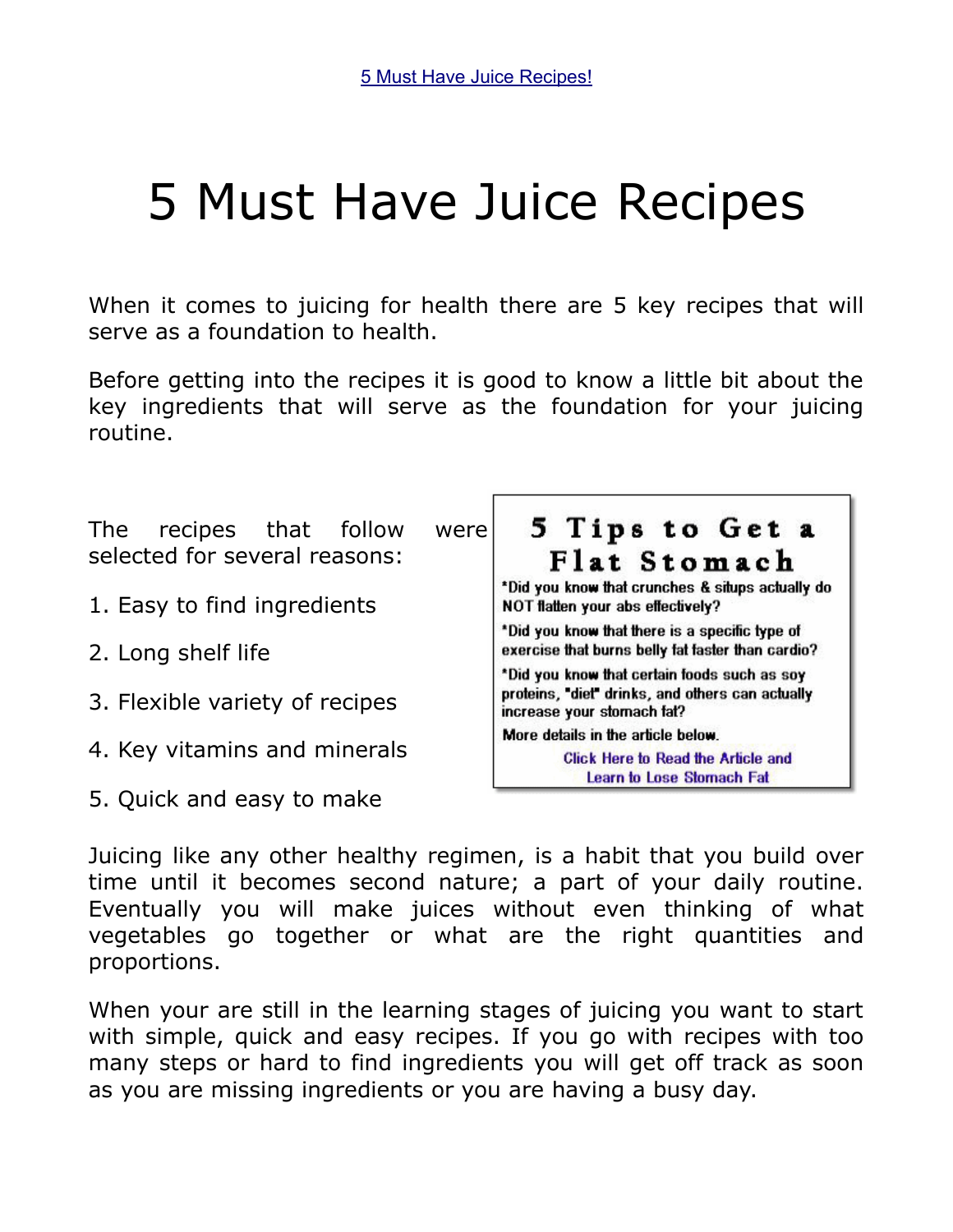For this reason the recipes in this report focus on the following ingredients:

- Apples
- Beets
- Carrots
- Celery
- Cucumber

All of the above ingredients will serve as a foundation for more sophisticated recipes such as you will find in the Juice [Suggester,](http://www.the-natural-path.com/juice-suggester.html) but they also help you get started in several ways.

When you go to the grocery store to shop for your produce you will not need a list. Just remember your ABC's. Apples, Beets, Carrots, Celery, Cucumber.

All of the above ingredients have a pretty decent shelf life. You will need fewer trips to the grocery store and will have the ingredients there when you are ready.

The 5 must have juices are either 2 ingredient or 3 ingredient recipes. This will teach you the flavors of the different vegetables and how they mix together, allowing you to eventually experiment on your own.

#### **Let's start with carrots**:

Carrots are a great base for your juice recipes. They provide a lot of liquid volume when juiced and are slightly sweet. When you find yourself in the mood for more of a sweet juice go with carrots, or apples, or both!

Carrots also provide an excellent source of nutrition. An eight ounce glass of carrot juice has more than 10 times the recommended daily allowance of vitamin A as well as the equivalent vitamin C of a couple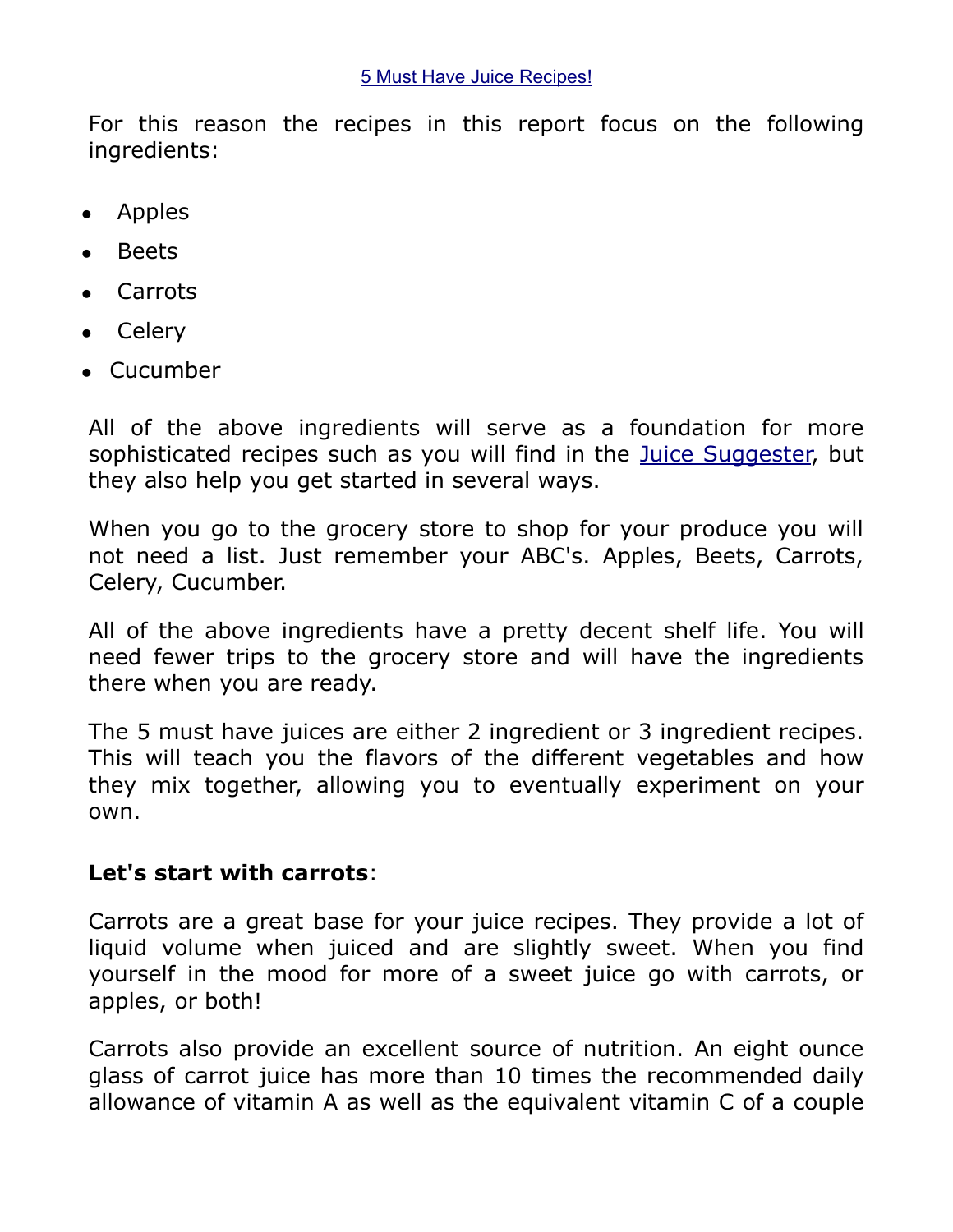of bananas.

Strong in beta-carotenes, some researchers suggest that carotenes provide anti-cancer properties.

Of course you can start with just juicing a couple of carrots in your juicer (and I recommend that you do) just to get the taste.

#### **Must Have Juice Recipe #1**

### **Carrot- Apple Juice**

6 Carrots

1 Apple

Wash and core you apple

Wash and cut of the carrot tips

Juice Away!

This juice is perfect for afternoon "pick me up" when you might normally reach for that candy bar or other sweet treet. It will serve as a healthy substitute.

# **Organic vs. Conventional**

When possible go with organic especially for carrots. A large amount of the nutrients lie right under the vegetable skin. By choosing organic you will only have to wash your carrots before juicing.

Conventional produce runs the risk of a pesticide covered surface that should really be peeled before juicing, causing you to miss out on the full benefits.

#### **How about them apples?**

You have heard about the old expression that "an apple a day keeps the doctor away" - well the next recipe "Doctor's Secret" combines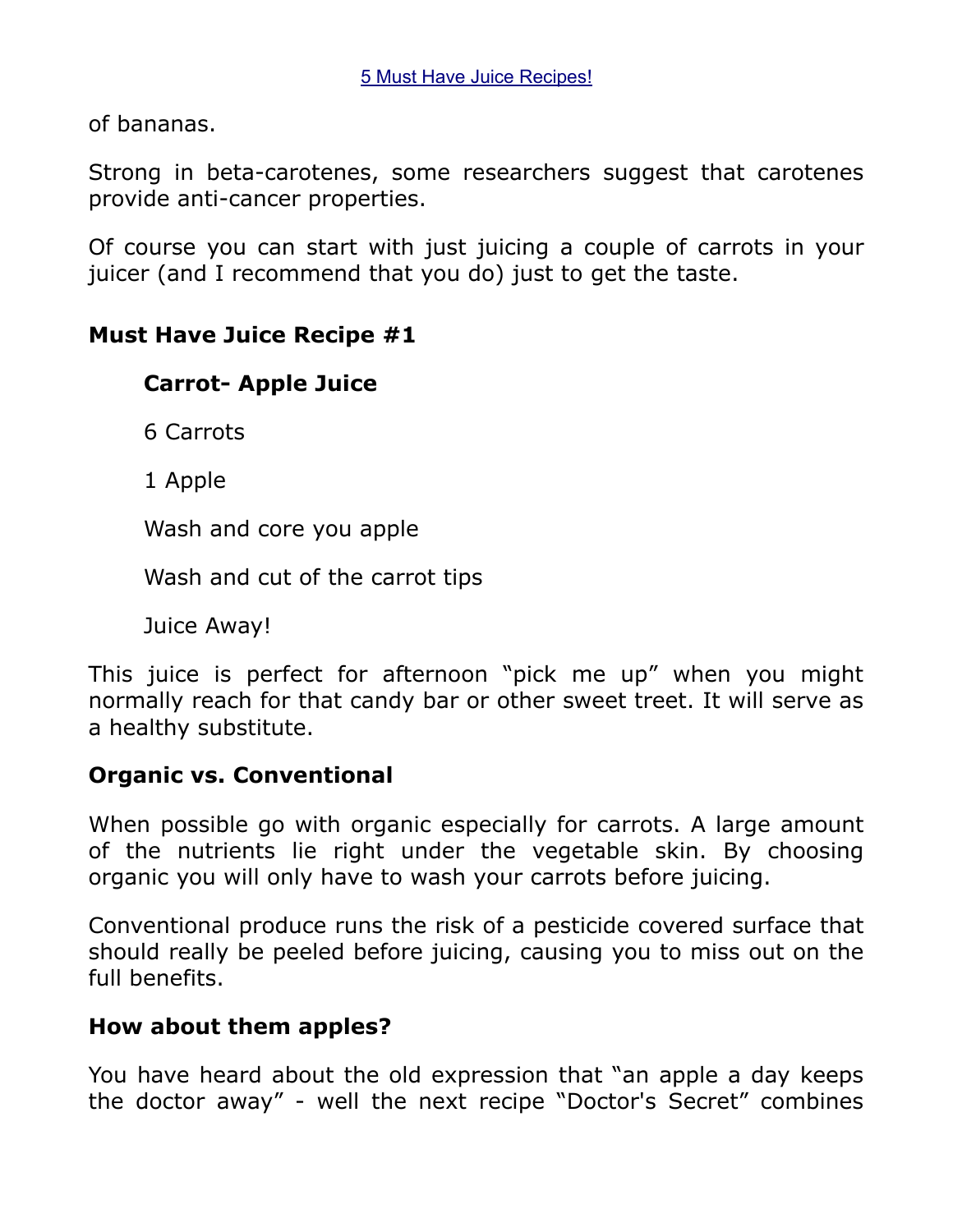apples with two other key ingredients.

#### **Must Have Juice Recipe #2**

#### **Doctor's Secret**

1 Apple

1 Carrot

1 Celery Stalk

Wash all vegetables

Core the apple

Cut the tips off of the carrots and celery

Caution: Avoid purchasing apples that have been waxed. The wax can trap pesticides on the surface of the skin of the fruit making it very difficult to remove harmful substances. Again... organic is better if your budget allows.

#### **Beets**

Beets have been used as medicine and nutrition going back to ancient Greek and Roman times. The greens from beets can be used in your recipes and contains many important minerals. Try juicing both with and without the greens to see which taste you prefer.

It is important to get the proportions correct with some vegetables and most juicing experts recommend keeping a 1:4 ratio of beets other vegetables. For example 1 beet for every 4 carrots, ¼ beet for every carrot.

The following recipe keeps this proportion. It also contains cucumber which is very cooling and refreshing when juice solo or in combination with other vegetables. Long used as a treatment for eyes in solid form the juice is said to be very good for your skin.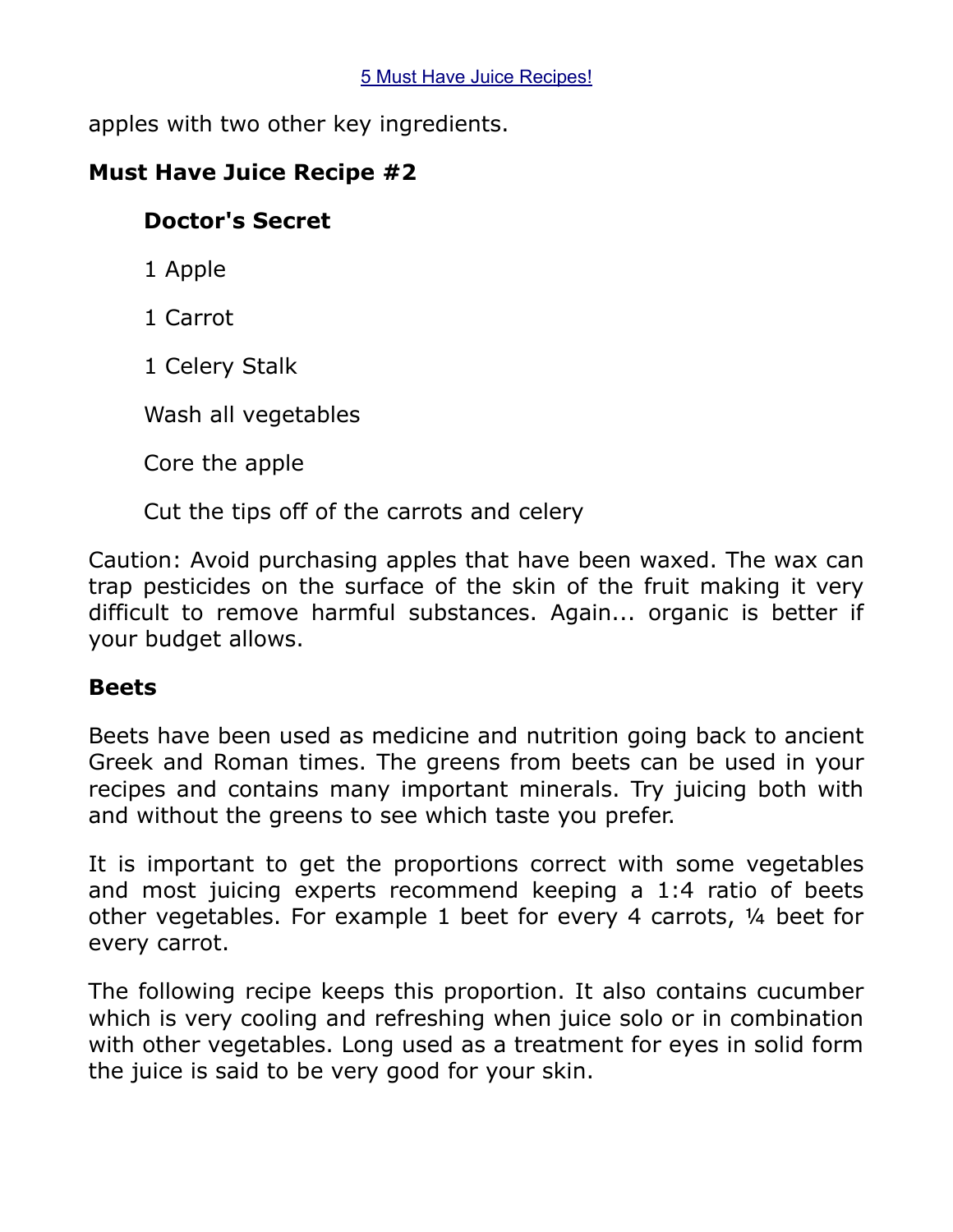#### **Must Have Juice Recipe #3**

#### **Street Beet**

4 Carrots

½ Cucumber

1 Beet

Wash all vegetables

Cucumbers can be covered in a layer of wax, if so peel before juicing

Peel the beets also to avoid the bitterness of the skin

Cut the tips off of the carrots

Slice and quarter your beets and cucumber

#### **Celery**

Low in calories, but high in sodium, celery is a great way to add more of a savory taste to your juices. The following two recipes use celery to balance out the sweetness of the other ingredients.

This recipe is a great one when you are pressed for time.

#### **Must Have Juice Recipe #4**

#### **Afternoon Delight**

- 1 stalk of celery
- 1 apple

Wash all vegetables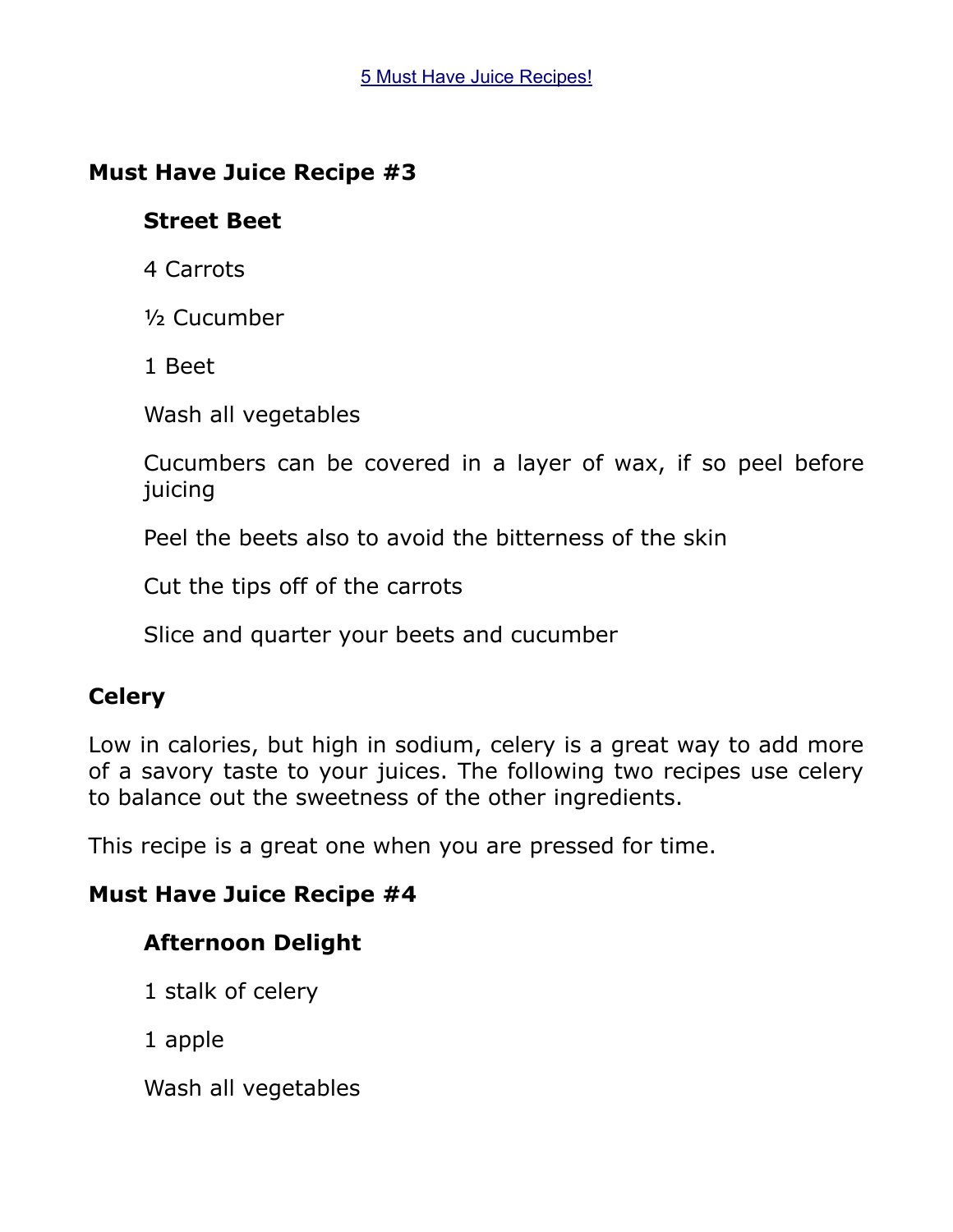Core apple. Celery greens can be juice with the stalk

# **Must Have Juice Recipe #5**

# **The Stalker**

¼ beet

2 celery stalks

2 carrots

Wash vegetables

Skin beets

Cut carrot and celery tips

So there you have it! Five fundamental juice recipes to get you started juicing. You will be able to quickly and easily jump start your juicing.

# **What's next?**

Depending on your goals... Weight Loss, Detox, Increased Energy you are ready to add to your arsenal of delicious juice recipes.

Now it is time to incorporate other fruit and vegetables into your daily juicing routine.

You will want to experiment with dark green, and other vegetables that are packed with different vitimains and minerals.

- Kale
- Red and Green Cabbage
- Chards
- Radish